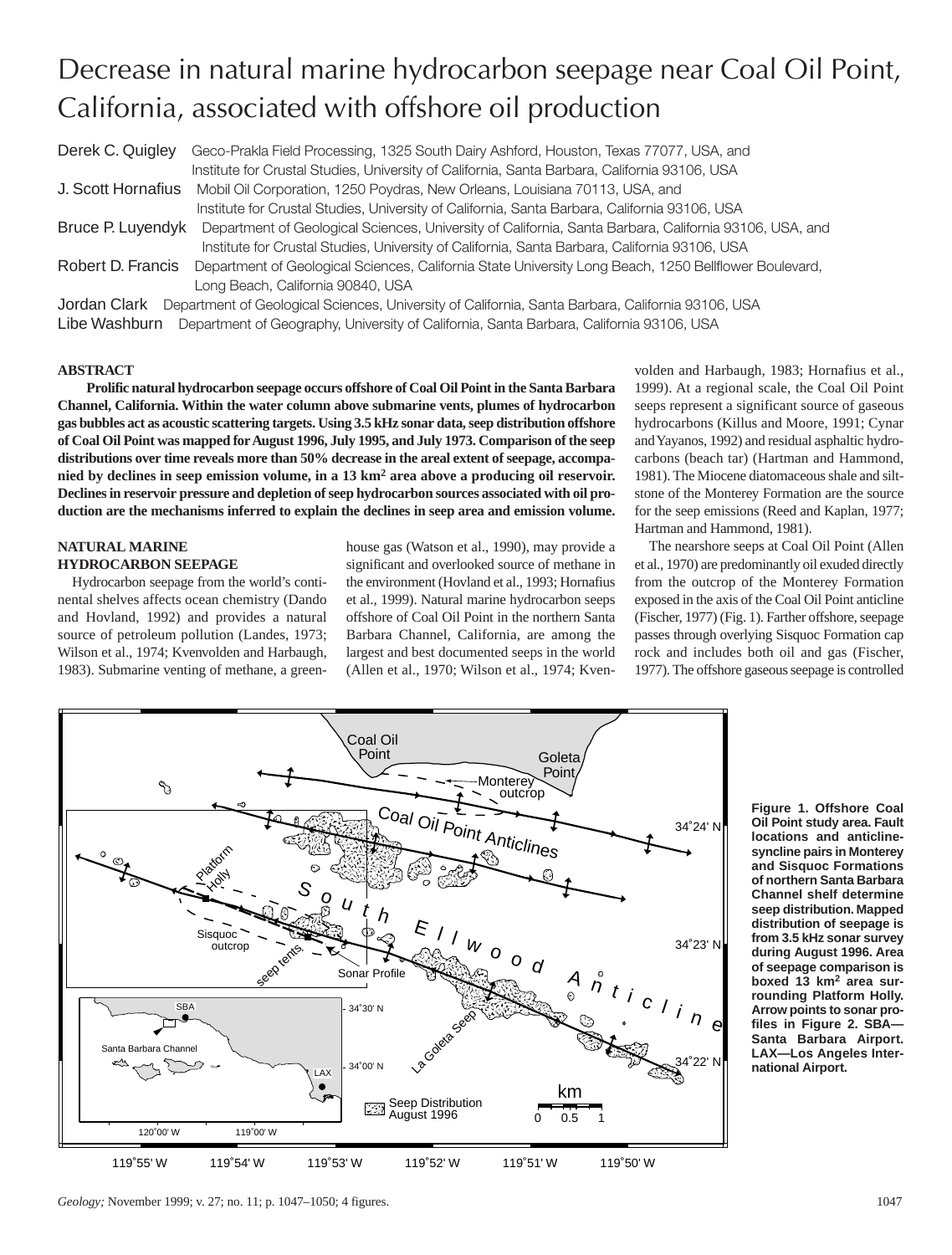by the local geologic structure, which trends westnorthwest. Seepage is most intense at submarine fault conduits and at structural closures along anticline axes (Fischer, 1977; Quigley, 1997). At one structural closure along the South Ellwood anticline, a site of intense historical seepage (Fischer, 1977; Fischer and Stevenson, 1973), offshore oil production occurs at Platform Holly (Fig. 1). At a second closure 1.5 km east of Platform Holly, prolific gaseous seepage is captured by a pair of seep tents (steel pyramids covering  $1900 \text{ m}^2$  of sea floor) installed by ARCO in 1982 (Rintoul, 1982; Guthrie and Rowley, 1983). The areal distribution and volume of seep emissions have varied (Fischer and Stevenson, 1973; Fischer, 1977; Quigley, 1997). Time variation in the seep emissions is a significant issue. It implies variability in the local background levels against which pollution from industrial activities is measured, and is relevant at a global scale if seepage from continental margins represents a significant source of atmospheric methane (Hovland et al., 1993; Hornafius et al., 1999).

# **SONAR SURVEYS OF SEEP DISTRIBUTION**

Gas hydrocarbon seepage offshore Coal Oil Point was mapped with 3.5 kHz sonar (Sweet, 1973; Tinkle et al., 1973) during July 26–27, 1995, and August 15–17, 1996. A 3.5 kHz acoustic transducer was towed at a depth of 9 m and a cruising speed of ~5 knots and navigated by a differential global positioning system (GPS). Analog records were recorded on a 19 in (48 cm) thermal paper recorder. The sonar transceiver was operated without time-varied gain. A Krone-Hite filter bandpassed the signal from 3.0 to 4.0 kHz to eliminate excess noise. The analog acoustic data display a cross section or profile of the water column and sea bottom along the ship tracks (Fig. 2). The traveltime of each successive acoustic return is related to the depth by the sound speed, ~1500 m/s for the seawater and water-saturated sea-floor sediments. Dark vertical bands within the water column are sonar backscatter from gas bubbles. To evaluate changes in seep distribution near Platform Holly over a 22 yr period, 3.5 kHz records acquired by





**Figure 2. Sonar profiles on track line between Platform Holly and seep tents comparing seepage in July 1973 with July 1995 and illustrating drastic reduction in seepage adjacent to Platform Holly. Profile location is shown in Figure 1.**

Peter Fischer in July 1973 were obtained for comparison. A comparison between two sonar records along a survey line between Platform Holly and the seep tents in July 1973 and July 1995 reveals a large decrease in seep activity (Fig. 2).

The 1973 and 1995 3.5 kHz analog records were digitally scanned to compare seep distribution and intensity. Profiles of relative seep intensity along each survey track were constructed by scaling the mean values of pixel darkness within a 20–30 m depth window relative to mean background values, normalized by the saturation level of the paper (Quigley, 1997). The sonar beam is ~25 m wide within the depth window. Relative seep-intensity data were subsequently gridded at 100 m, contoured by using a tensionspline surface algorithm (Smith and Wessel, 1990), and displayed as a relative-intensity map of seep distribution (Fig. 3). The threshold level of noise was arbitrarily selected as 0.1 (10% of the saturation level). The comparison is limited because navigational coverage is similar only within a restricted 13 km2 area in the vicinity of Platform Holly (outlined by the box in Fig. 1). Change in seep distribution farther from Holly is unknown. Errors in the navigational data are on the order of a few meters for the differential GPS survey in 1995, but as great as 15 m for the 1973 data (Fischer, 1977). The total area of seeps mapped decreased from 0.9  $km^2$  to 0.4  $km^2$ between 1973 and 1995; the most significant disappearance of seepage occurred immediately adjacent to the platform (Fig. 3).

## **SEEP EMISSION VOLUMES**

A time series of average monthly seep gas emission volumes collected at the seep tents (Fig. 4) illustrates variability in the seep emissions (Mobil Oil Corporation data supplied in 1997). The initial rate of gas collection at the seep tents following their installation was  $30000 \text{ m}^3$  (1050000 ft<sup>3</sup>) of gas per day (Guthrie and Rowley, 1983). Subsequently, collection volumes increased. The sharp increase in 1986 was due to the addition of flaps to the seep tent structures. Gas collection remained steady until a long-term decline in collection rate began in 1989. Other variations are second order in comparison to this dominant trend of decline, and they are of unknown origin. By 1994, emissions had declined to about half of the peak collection from 1987 to 1989, and the collection rate stabilized. The sharp drop in collection volume after 1994 was caused by a failure of a pipe from one of the seep tents, which was subsequently repaired, but again failed. The temporary repair caused the upward spike in the time series in 1995. The dashed line in Figure 4 represents our estimate of seepage volumes after accounting for the changes in area of the seep tents.

## **SEEP TIME VARIATION**

Some variations in seepage could result from natural effects, e.g., changes in the fracture migra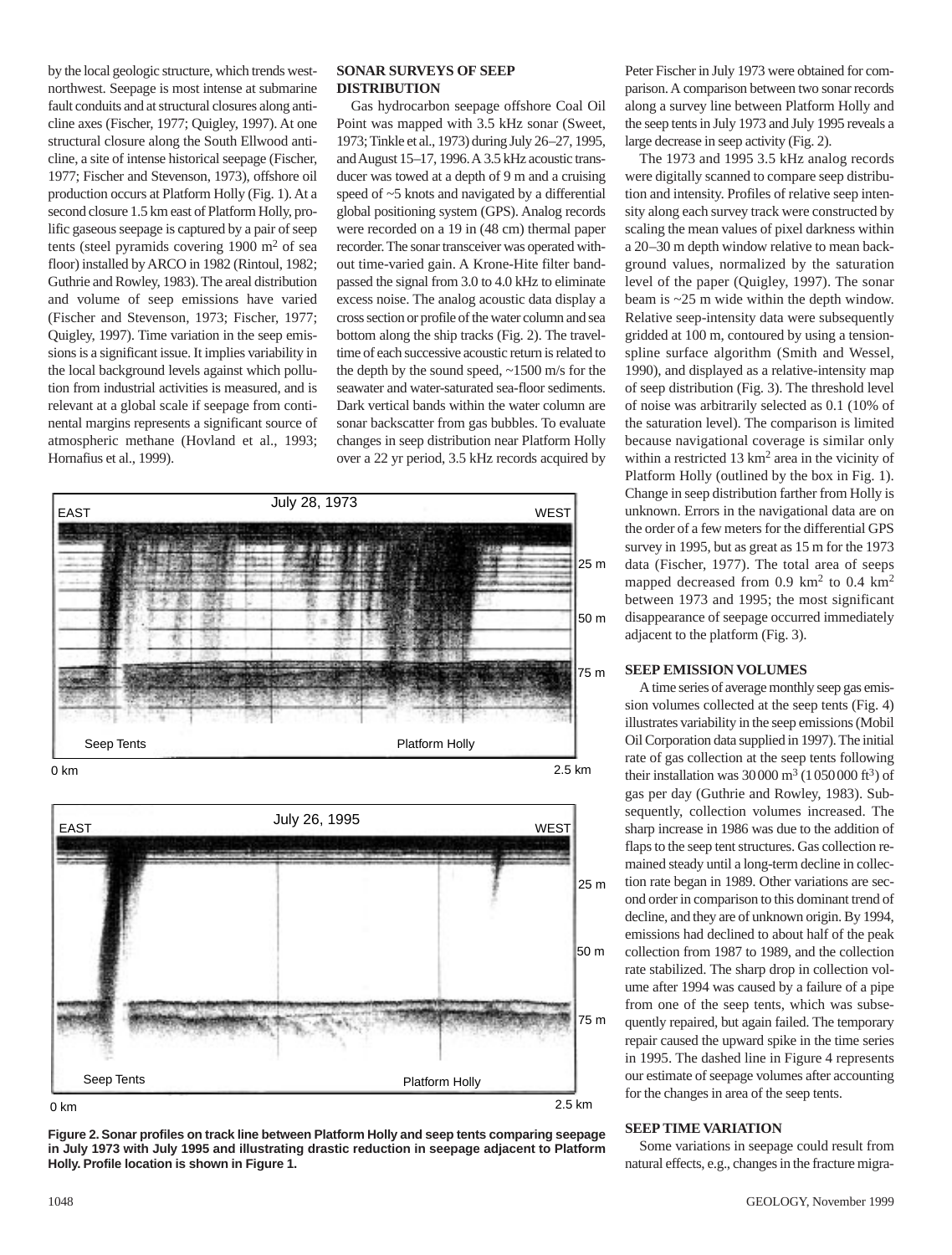tion pathways due to viscous tar sealing (Vernon and Slater, 1963) or seismic activity (Fischer, 1977). Although these effects may account for second-order variations (illustrated in Fig. 4), the dominant trend is most likely attributable to the effect of oil production on the reservoir pressure that drives seepage. The disappearance of seepage around Platform Holly and decline in emission volumes collected at the adjacent seep tents indicate a long-term decline in seepage. The similarity in seep distribution near Platform Holly in the July 1995 and August 1996 data suggests that changes in seep distribution are negligible on a time scale of 1 yr. That the observed reductions in seepage are spatially associated with oil production from Platform Holly suggests that decline in seepage between 1973 and 1995 is associated with effects of oil production.

Oil production affects seepage as reservoirs of hydrocarbons are drawn down by producing wells (Landes, 1973; Wilson et al., 1974; Kvenvolden and Harbaugh, 1983), leading to reduction in reservoir pressure. The seepage rate is proportional to the pressure gradient based on Darcy's law (Craft and Hawkins, 1959). Since production from Platform Holly began in 1967, more than 50 million barrels of oil, an equal volume of water, and more than 30 billion cubic feet of natural gas have been produced by wells drilled from the platform. This withdrawal of subsurface fluids is reflected in a recorded decrease in subsurface pressure (Fig. 4). Prior to 1977, gas was reinjected, which may have increased formation pressures and could have increased seepage rates (Kvenvolden and Harbaugh, 1983). Pressure in the Monterey Formation reservoir beneath Platform Holly began to drop below hydrostatic levels in 1983 (Fig. 4; Mobil Oil Corporation data supplied in 1997). By 1994, the total pressure drop was about 35%. There is a lag of several years between the pressure drop under Holly and the drop in collection rates at the seep tents beginning in 1989. This can be explained as due to the low permeability of the Monterey Formation migration pathways (Isaacs and Peterson, 1987). The reduction in reservoir pressure is inversely correlated with distance to Platform Holly (Quigley, 1997). Near the platform, subsurface pressure was approximately hydrostatic at 11.9 MPa in 1972, about the time of the earlier 3.5 kHz sonar survey. By 1994, the pressure had decreased to 7.54 MPa. At 1.5 km east of the platform under the seep tents, the pressure was 9.65 MPa in 1994, suggesting that pressure decrease was greater near Platform Holly.

Although mechanisms other than pressure, such as gravity flow of meteoric recharge waters or buoyancy of gaseous hydrocarbons (Hunt, 1979), can potentially drive seepage, the seepage at Coal Oil Point is most likely pressure driven (Quigley, 1997). If the fracture pathways, which serve as seepage conduits, are gas charged, then the pressure gradient between the reservoir

source and the sea-floor vents would be equivalent to the hydrostatic pressure, providing a considerable driving force. However, if the fracture pathways are liquid filled, then the pressure gradient would need to be above hydrostatic to drive seepage. This characteristic would pertain only to the early production history of the reservoir, which could explain the decrease of some seepage. In addition, if fracture pathways are liquid filled and the fracture apertures are too small (submillimeter), capillary pressure would oppose hydrocarbon expulsion (Hunt, 1979; England and Fleet, 1991). Thus, water intrusion into the fracture network could augment the effect of declining reservoir pressure and contribute to the disappearance of seepage.

Time variation in seepage would affect estimates of methane leakage from continental margins (Hovland et al., 1993; Hornafius et al., 1999). This has important repercussions, because methane is a greenhouse gas (Watson et al., 1990). A larger global estimate for natural seepage rates would help to explain the unknown source of isotopically heavy methane in the global methane budget (Crutzen, 1991; Lacroix, 1993).

#### **CONCLUSIONS**

The distribution of seepage observed in maps of 3.5 kHz sonar data reveals a significant reduction in the area of seepage within  $13 \text{ km}^2$  of Platform Holly between 1973 and 1995. The seepage area has decreased by more than 50% over a 22 yr time period, and declines in volume emissions of gas collected at the seep tents declined by more than 50% from 1989 to 1994. Lacking sonar surveys between 1973 and 1995, we cannot say whether sea-floor discharge decreased at the same time as tent collection volumes.

The spatial coincidence between offshore oil production at Platform Holly and the observed decrease in seepage around Holly are probably related and attributable to the impact of oil pro-



**Figure 3. Comparison of distribution of gaseous hydrocarbon seepage in vicinity of Platform Holly in (A) 1973 and (B) 1995. Note nearly complete disappearance of seepage immediately adjacent to Holly in 1995. Map location is box in Figure 1.**